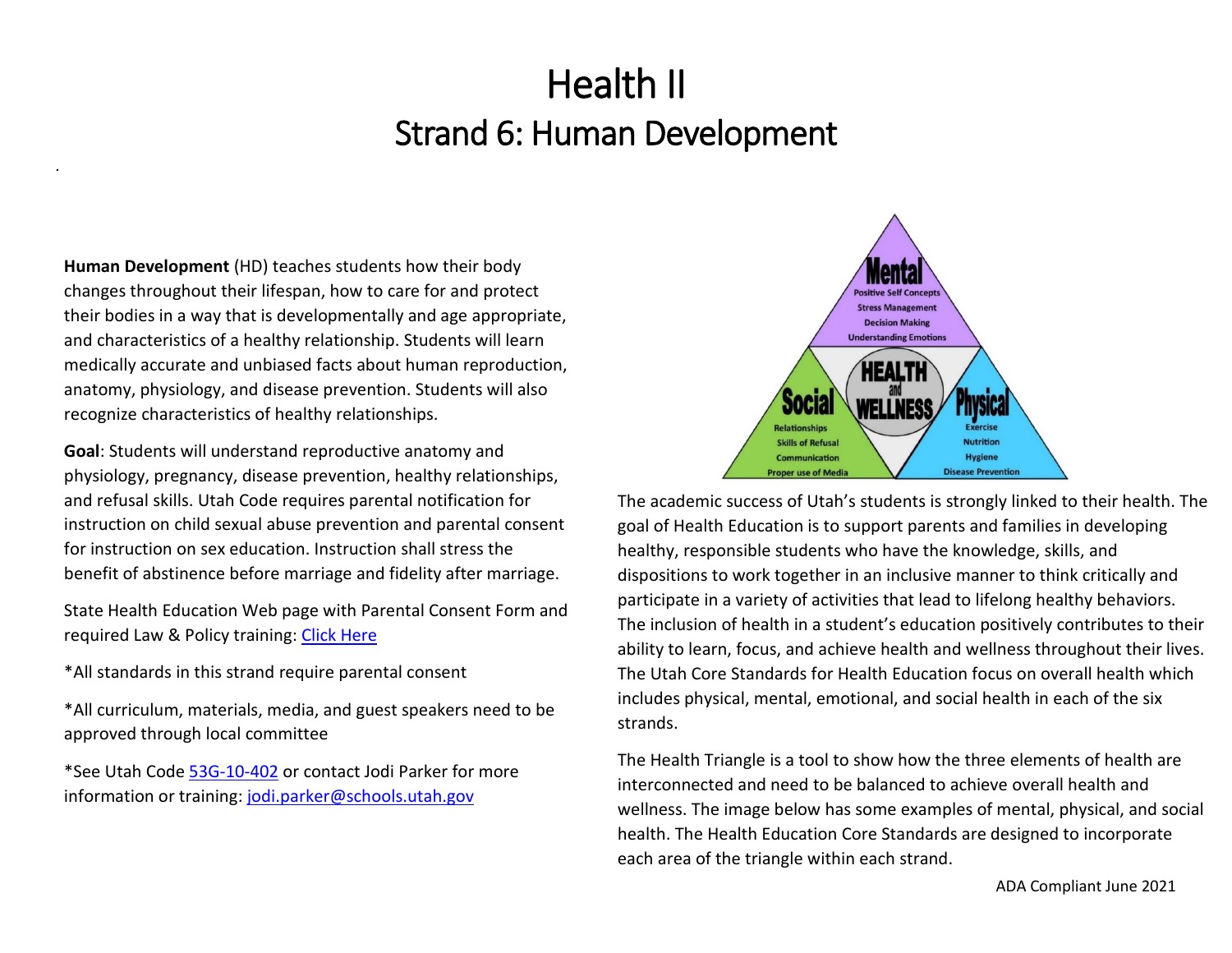| <b>Standard HII.HD.1</b>                                                                                                                                                |
|-------------------------------------------------------------------------------------------------------------------------------------------------------------------------|
| Analyze how brain development has an impact on cognitive, social, and emotional changes of adolescence and early adulthood.                                             |
| <b>Concepts and Skills to Master</b>                                                                                                                                    |
| Research various milestones of development. At what age are certain reflexes in effect? When is the optimal age for kids to begin to learn to read or                   |
| play an instrument?                                                                                                                                                     |
| Discuss what each lobe of the brain is responsible for and the length of time needed to develop each lobe.                                                              |
| Watch a video or read about brain development and in groups reflect critically on how development impacts cognitive, social and emotional changes.                      |
| <b>Critical Background Knowledge</b>                                                                                                                                    |
| Standard HI.HD.1: Describe the physical, social, cognitive, and emotional changes of adolescence and recognize the individual differences in growth and                 |
| development, physical appearance, self-identity, and attraction.                                                                                                        |
| <b>Related Standards: Current Grade Level</b>                                                                                                                           |
| Standard HII.HF.3: Apply decision-making strategies to a health-related choice and defend the decision. Discuss practicing self-control, such as delaying               |
| immediate gratification, resisting negative peer pressure, and avoiding risks of impulsive behavior.                                                                    |
| Standard HII.SAP.3: Discuss how substance use alters brain development and function and research the link between genetics and addiction.                               |
| <b>Standard HII.HD.2</b>                                                                                                                                                |
| Define and describe the mental, emotional, physical, and social health benefits of sexual abstinence.                                                                   |
| <b>Concepts and Skills to Master</b>                                                                                                                                    |
| Create a poster, brochure, or other work promoting abstinence and list benefits of maintaining abstinence and mental, physical, and social health<br>(health triangle). |
| Identify possible risks affiliated with sexual activity and how to eliminate those risks through abstinence.<br>$\bullet$                                               |
| Explain how abstinence from sexual activity at this time in your life can reduce stress (use abstinence definition provided by the Utah State Board of<br>$\bullet$     |
| Education below).                                                                                                                                                       |
| <b>Critical Background Knowledge</b>                                                                                                                                    |
| Standard HI.HD.3: Define and describe the mental, emotional, physical, and social benefits of practicing sexual abstinence.                                             |
| <b>Related Standards: Current Grade Level</b>                                                                                                                           |
| Standard HII.HF.3: Apply decision-making strategies to a health-related choice and defend the decision. Discuss practicing self-control, such as delaying               |
| immediate gratification, resisting negative peer pressure, and avoiding risks of impulsive behavior.                                                                    |
| Standard HII.HF.4: Develop resiliency skills.                                                                                                                           |
| <b>Standard HII.HD.3</b>                                                                                                                                                |
| Explain the process of conception, fetal development and birth, practices for a healthy pregnancy, pregnancy prevention, and parenting responsibilities.                |
| <b>Concepts and Skills to Master</b>                                                                                                                                    |
| Responsibility chart to show how much a child costs and how difficult raising children can be.<br>$\bullet$                                                             |
| Watch short video on process of fetal development After, draw a picture of what the fetus looks like and what development is happening for each                         |
| stage. Include things parents should do to ensure the healthiest pregnancy possible.                                                                                    |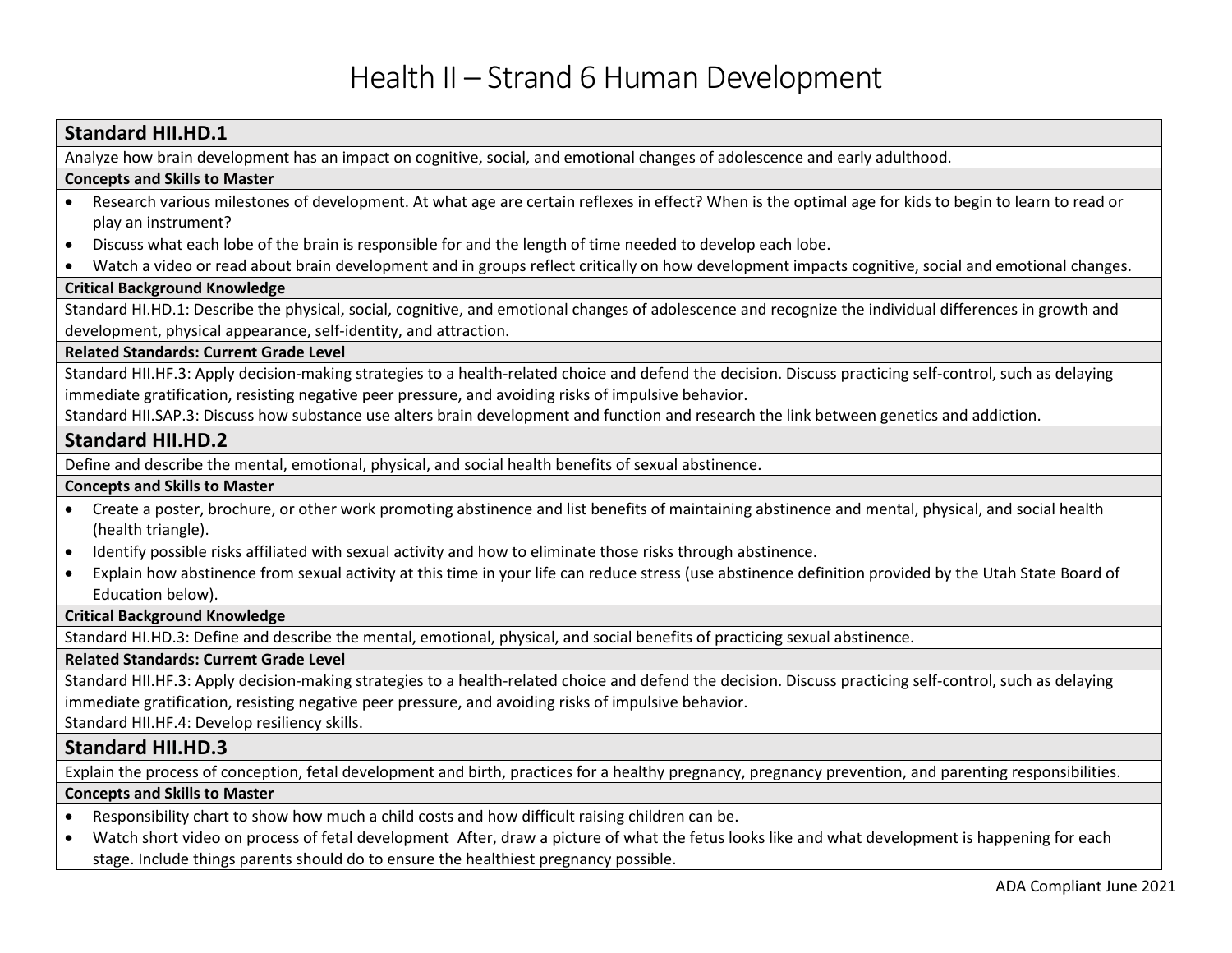• Identify prenatal practices that can contribute to a healthy pregnancy (e.g., planning, prenatal care, nutrition, physical activity; abstinence from alcohol, nicotine, drugs).

#### **Critical Background Knowledge**

Standard HI.HD.4: Understand the process of pregnancy, practices for a healthy pregnancy, and pregnancy prevention.

#### **Standard HII.HD.3a**

Evaluate the effectiveness of various contraceptives as methods of preventing pregnancy, stressing abstinence.

#### **Concepts and Skills to Master**

• Guided presentation with contraceptive methods or devices, effective rates, limitations, risks, and information about state law applicable to minors obtaining (combine with HD 4a and 4b).

#### **Critical Background Knowledge**

Standard HI.HD.4b: Compare and contrast the effectiveness of various contraceptive methods for pregnancy prevention.

#### **Related Standards: Current Grade Level**

Standard HII.HD.4b: Evaluate the effectiveness of risk-reducing behaviors, including condoms, as methods of preventing STD/STI including HIV/AIDS.

### **Standard HII.HD.3b**

Identify adoption as an option for unintended pregnancy and discuss the Newborn Safe Haven Law.

#### **Concepts and Skills to Master**

- Understand the law (Utah Code 64A-4a-801, 802) as an option for unintended pregnancy. Us[e Safe Haven PPT](http://utahsafehaven.org/resources.html) as a guide.
- Discuss possibilities of adoption and how many people are unable to have children of their own.

#### **Critical Background Knowledge**

Standard HI.HD.4c: Identify adoption as an option for unintended pregnancy and discuss the Newborn Safe Haven Law.

### **Standard HII.HD.4**

Identify practices for prevention of common sexually transmitted diseases or infections (STD/STI).

#### **Concepts and Skills to Master**

- Guided presentation with contraceptive methods or devices, effective rates, limitations, risks, and information about state law applicable to minors obtaining.
- Recognize symptoms, including absence of symptoms, modes of transmission, importance of early detection, testing and treatment of common STD/STI including HIV/AIDS.

#### **Critical Background Knowledge**

Standard HI.HD.6: Identify practices for prevention of common sexually transmitted diseases/infections (STD/STI).

#### **Related Standards: Current Grade Level**

Standard HII.SDP.6: : Research preventive measures for chronic and infectious health conditions, and the physical, mental and emotional, social and economic effects on self and society.

\*Teach with Standard HII.HD.3a: Evaluate the effectiveness of various contraceptives as methods of preventing pregnancy, stressing abstinence.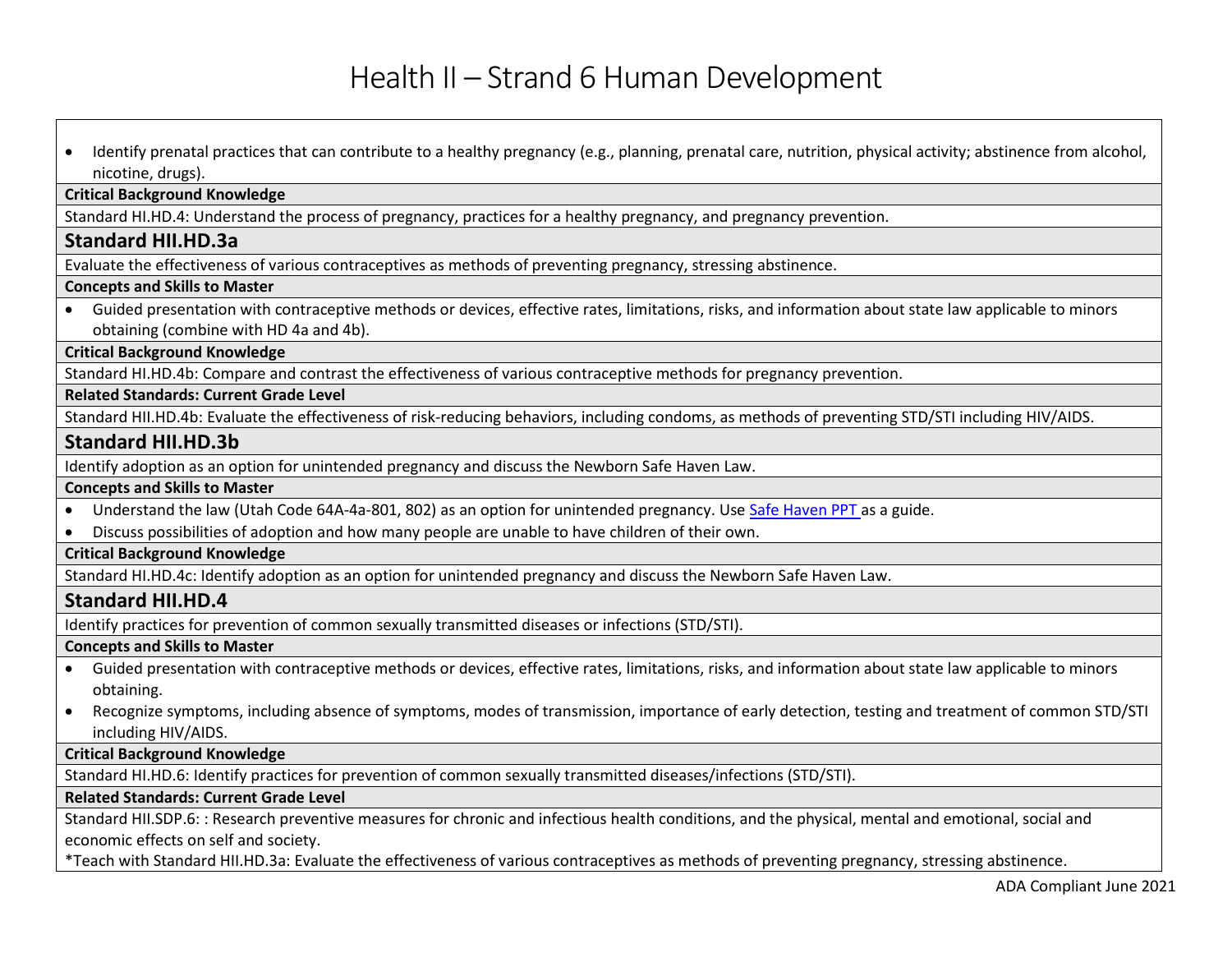## **Standard HII.HD.4a**

Evaluate the effectiveness of risk-avoiding behaviors, stressing abstinence, as methods of preventing STD/STI including HIV/AIDS.

#### **Critical Background Knowledge**

Standard HI.HD.6a: Define and discuss sexual abstinence as it relates to STD/STI prevention.

#### **Related Standards: Current Grade Level**

Standard HII.HD.2: Demonstrate effective ways to communicate personal boundaries and show respect for the boundaries of others.

#### **Standard HII.HD.4b**

Evaluate the effectiveness of risk-reducing behaviors, including condoms, as methods of preventing STD/STI including HIV/AIDS.

#### **Critical Background Knowledge**

Standard HI.HD.6b: Compare and contrast the effectiveness of various risk-reducing behaviors, including condoms, as a method of preventing STD/STI.

#### **Related Standards: Current Grade Level**

Standard HII.HD.3a: Develop skills to cope with common life changes (for example, changing schools, relationship changes, family changes).

#### **Standard HII.HD.4c**

Analyze the impact of STD/STI on self and others (for example, physical, social, emotional, financial), including responsibility for testing and informing partners.

#### **Concepts and Skills to Master**

- Research various STD/STIs, the treatments recommended, how often they need to get screened and the associated costs involved. Explain how to access local STD/STI, including HIV/AIDS, testing and treatment services.
- Evaluate the effects of STD/STI for each area of the health triangle (physical, social, mental/emotional).

#### **Related Standards: Current Grade Level**

Standard HII.HF.4b: Understand the impact of locus of control, growth mindset, and healthy response to failure on physical, mental, emotional, and social health.

### **Standard HII.HD.5**

Explain the importance of understanding the healthy and unhealthy function of reproductive anatomy.

#### **Concepts and Skills to Master**

- List the healthy function (what is normal) compared to unhealthy function (what is not normal) of different parts of reproductive anatomy (e.g., discharge, soreness, growth, hair, odor). Discuss when medical treatment may be necessary.
- Research, identify, and list symptoms of an unhealthy reproductive system. List symptoms and discuss what symptoms could be indicating.

#### **Critical Background Knowledge**

Standard HI.HD.2: Describe the anatomy, physiology, and ways to care for the reproductive system.

#### **Standard HII.HD.6**

Discuss risk reduction, prevention and early detection methods for common reproductive conditions and diseases, including cancers, and when it may be necessary to seek medical care.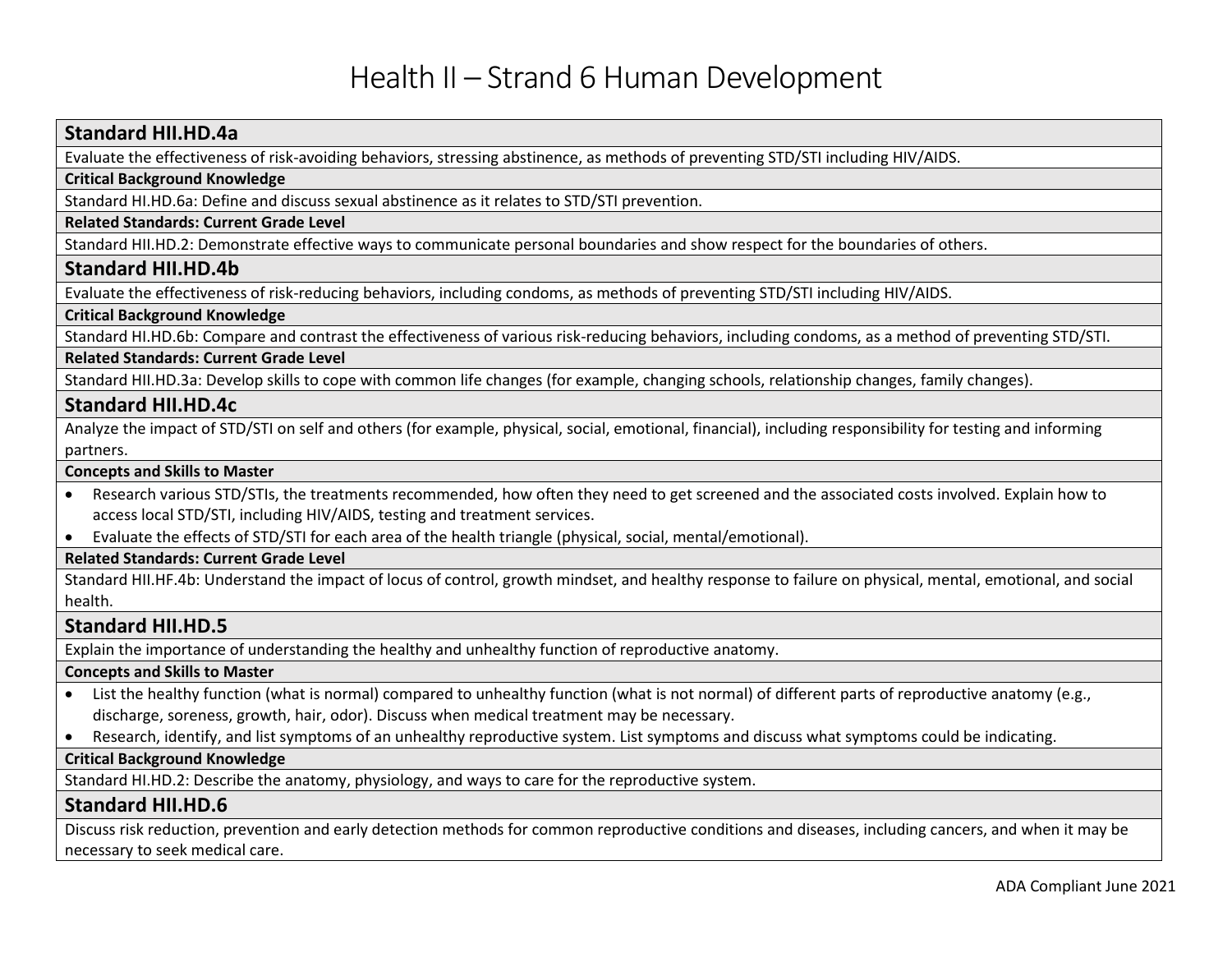# **Concepts and Skills to Master**

| Review common reproductive conditions (examples: cancer, infertility, endometriosis, PMS, vaginitis, dysmenorrhea, jock itch, UTI, PCOS, yeast                   |
|------------------------------------------------------------------------------------------------------------------------------------------------------------------|
| infection, amenorrhea, testicular torsion, hernia) through guided discussion, presentation, or guest speaker.                                                    |
| Note: Breast self-exams are no longer recommended as research has not shown a clear benefit. Testicular exams are advised by the American Cancer<br>$\bullet$    |
| Society.                                                                                                                                                         |
| Cancers worth discussing include prostate, testicular, ovarian, uterine, cervical, breast.<br>$\bullet$                                                          |
| <b>Critical Background Knowledge</b>                                                                                                                             |
| Standard HI.HD.5: Identify common reproductive conditions and diseases, including cancers.                                                                       |
| <b>Related Standards: Current Grade Level</b>                                                                                                                    |
| Standard HII.SDP.6a: Research the efficacy of health screenings, immunizations, checkups, and other preventive examinations that are necessary to                |
| maintain overall health and wellness.                                                                                                                            |
| Standard HII.SDP.6b: Demonstrate effective communication about health concerns with healthcare providers and other trusted adults (for example, parent,          |
| guardian, relative, teacher, counselor, clergy).                                                                                                                 |
| <b>Standard HII.HD.7</b>                                                                                                                                         |
| Identify accurate and credible resources for sexual health, development, and relationships, and identify who and where to turn to for help (for example,         |
| parent, clergy, relative, health care provider, teacher, counselor).                                                                                             |
| <b>Concepts and Skills to Master</b>                                                                                                                             |
| Compare and contrast: credible vs. non credible sources.<br>$\bullet$                                                                                            |
| Diagram of resources for sexual health. Include people, places, and online resources. Provide list of local community and school resources.                      |
| <b>Critical Background Knowledge</b>                                                                                                                             |
| Standard HI.HD.7: Identify accurate and credible sources of information about sexual health, development, relationships, harassment, and abuse and               |
| identify who and where to turn to for help (for example, parent, relative, clergy, health care provider, teacher, counselor).                                    |
| <b>Related Standards: Current Grade Level</b>                                                                                                                    |
| Standard HII.MEH.4: Research school and community mental health resources and determine when professional health services may be required.                       |
| Standard HII.SDP.5: Develop skills to determine the validity of current health resources, information and trends.                                                |
| Standard HII.SDP.6: Research preventive measures for chronic and infectious health conditions, and the physical, mental and emotional, social and                |
| economic effects on self and society.                                                                                                                            |
| <b>Standard HII.HD.8</b>                                                                                                                                         |
| Recognize characteristics of healthy relationships, the impact a relationship has on wellness, practice skills to build healthy relationships, and emphasize the |
| responsibility within families and communities to support healthy relationships.                                                                                 |
| <b>Concepts and Skills to Master</b>                                                                                                                             |
| Understand the key characteristics of a healthy relationship, ways to improve relationships, and what impact healthy relationships play within a                 |
| community.                                                                                                                                                       |

• Botvin LST Lesson covers a portion of this standard.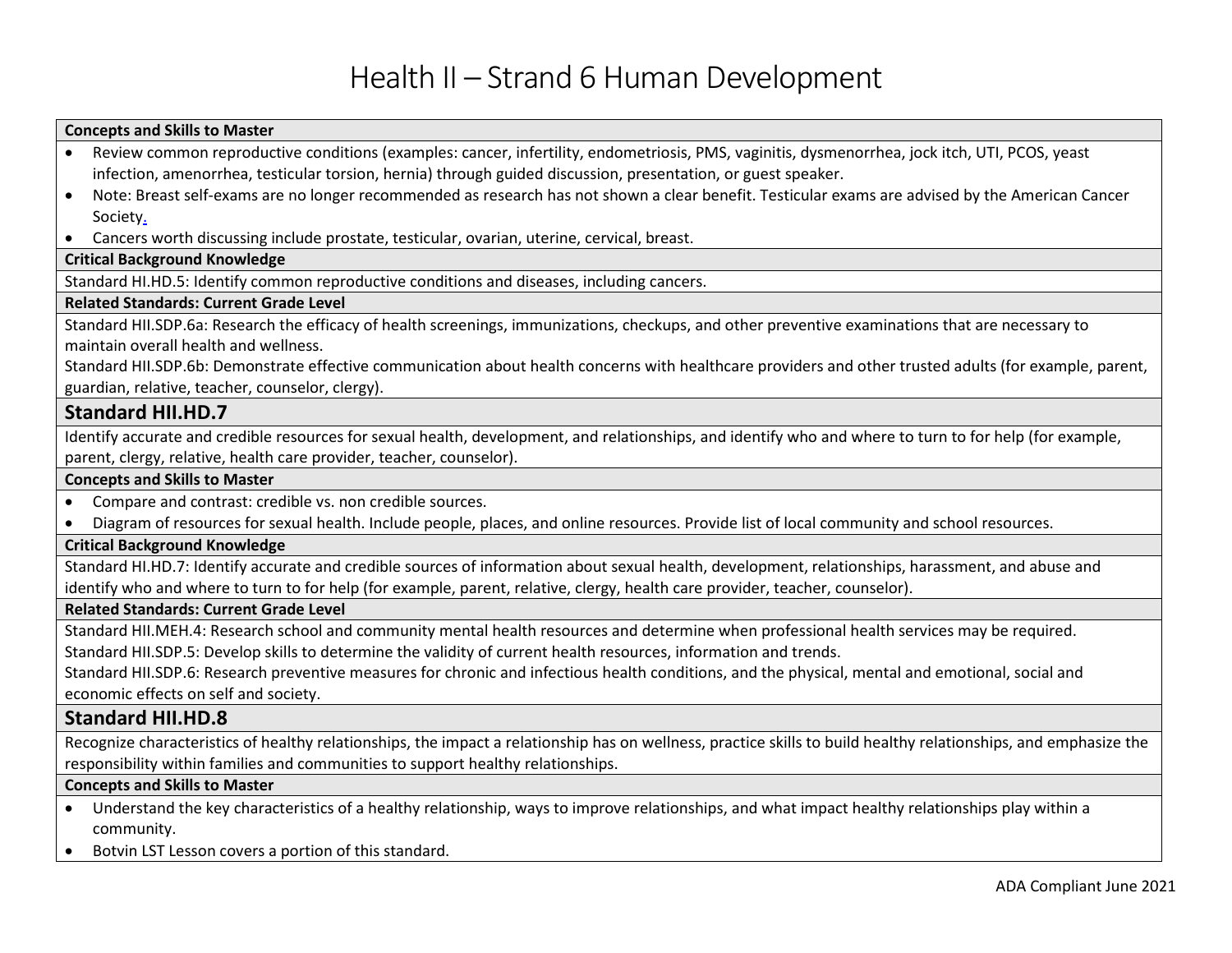#### **Critical Background Knowledge**

Standard HI.HD.8: Recognize characteristics of healthy and unhealthy relationships.

#### **Related Standards: Current Grade Level**

Standard HII.HF.1: Use SMART goal criteria to design and implement a plan for positive lifelong healthy habits.

Standard HII.HF.4: Develop resiliency skills.

Standard HII.HD.8 a-e

# **Standard HII.HD.8a**

Recognize and respect differences in attraction.

### **Concepts and Skills to Master**

- Identify personality characteristics and physical characteristics that are attractive, Discuss we all have different things we are attracted to and that differences are a positive thing. Explain attraction is not always romantic but also people who you choose as friends.
- Identify qualities/attributes/attraction in a friend, teacher, employer, or romantic relationship.

# **Standard HII.HD.8b**

Discuss and understand refusal skills, personal boundaries, and affirmative consent as they apply to situations involving pressure to be sexually active and identify strategies that support the decision to abstain from sexual behavior.

#### **Concepts and Skills to Master**

- Review and discuss refusal skills (review state law definition in resource guide). Discuss how students are in control of their bodies and need to set healthy boundaries. Review the reasons why students should abstain from sexual behavior.
- Discuss affirmative consent in many contexts, including but not limited to sex. Explain that everyone can refuse any activity that makes them uncomfortable at any time, even if they participated in the past.
- Analyze how friends, family, media, society and culture influence attitudes and decisions about sexual behaviors and relationships.

#### **Critical Background Knowledge**

Standard HI.HD.8b: Identify effective ways to communicate personal boundaries and show respect for the boundaries of others to foster healthy relationships.

#### **Related Standards: Current Grade Level**

Standard HII.HF.1: Use SMART goal criteria to design and implement a plan for positive lifelong healthy habits.

Standard HII.HF.2: Demonstrate effective ways to communicate personal boundaries and show respect for the boundaries of others.

Standard HII.HF.5: Model strategies to prevent, manage, or resolve interpersonal conflicts in healthy ways.

### **Standard HII.HD.8c**

Discuss the reasons why refusal skills and affirmative consent are necessary to show respect for the boundaries of self and others as they relate to healthy relationships, marriage, intimacy, and sexual behavior.

#### **Concepts and Skills to Master**

• Discuss with the class what respect within healthy relationships, marriage, intimacy, and sexual behavior looks like. Continue discussing why refusal skills and affirmative consent are important within those relationships and how respect can be broken if refusal skills are not listened to.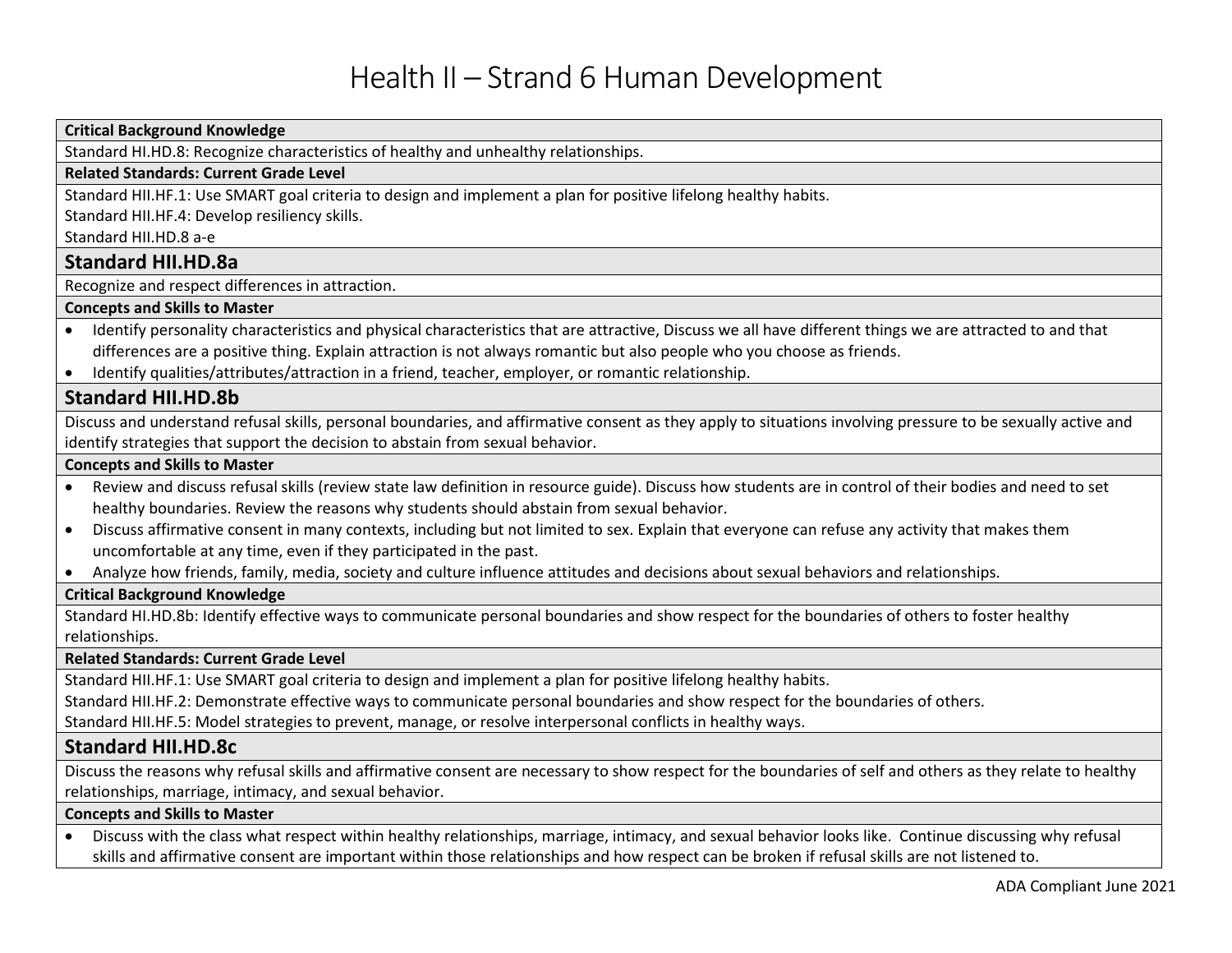• Explain that one can refuse any activity at any time, even if they have previously given consent for that activity.

• Explain how people give consent to more than sexual activity (e.g., dates, sharing food, holding hands).

### **Critical Background Knowledge**

Standard HI.HD.8c: Discuss and understand the importance of developing personal refusal skills, including how to refuse an unwanted sexual advance, and how and when to use those skills.

#### **Related Standards: Current Grade Level**

Standard HII.HF.2: Demonstrate effective ways to communicate personal boundaries and show respect for the boundaries of others.

# **Standard HII.HD.8d**

Evaluate the potentially positive and negative impacts of technology and social media in relationships and strategies to use technology and social media safely emphasizing the value of face-to-face communication.

#### **Concepts and Skills to Master**

- Practice communicating via technology and using face-to-face. The students will then compare and contrast using technology vs. face-to-face.
- Discuss safe online relationships and rules to follow for online profiles (now and in future).
- Describe strategies to use technology and social media safely, legally and respectfully, including understanding the risks of online relationships, sexting, pornography, and sexual harassment.

#### **Critical Background Knowledge**

Standard HI.HD.8a: Recognize the difference between healthy and unhealthy relationships and practice skills necessary to build healthy relationships and end unhealthy relationships both online and in person.

#### **Related Standards: Current Grade Level**

Standard HII.MEH.2: Research current modes of technology and media use and how they impact mental and emotional health.

Standard HII.SDP.3: Practice responsible ways to communicate online, via text, or through other electronic means and how to respond to inappropriate contact or sexual advances online, via text, or through other electronic means.

### **Standard HII.HD.8e:**

Discuss the risks of indiscriminate sexual behavior on overall health.

#### **Concepts and Skills to Master**

- Recall common STD/STIs and how an increased number of partners increase their risk of contracting the disease (percentage basis).
- Discuss or journal how having multiple relationships can impact mental, physical, and social health (health triangle).

# **Standard HII.HD.9**

Discuss harassment, abuse, discrimination, and relationship violence prevention and reporting strategies.

#### **Concepts and Skills to Master**

- Discuss and talk about how you have the right to you and that no means no, and if someone pushes beyond that they can be charged legally for those actions. Provide students with resources and local locations where they can go to get help or support if the student has been involved in harassment, abuse, discrimination, and relationship.
- Guest speaker from Prevent Child Abuse Utah can support.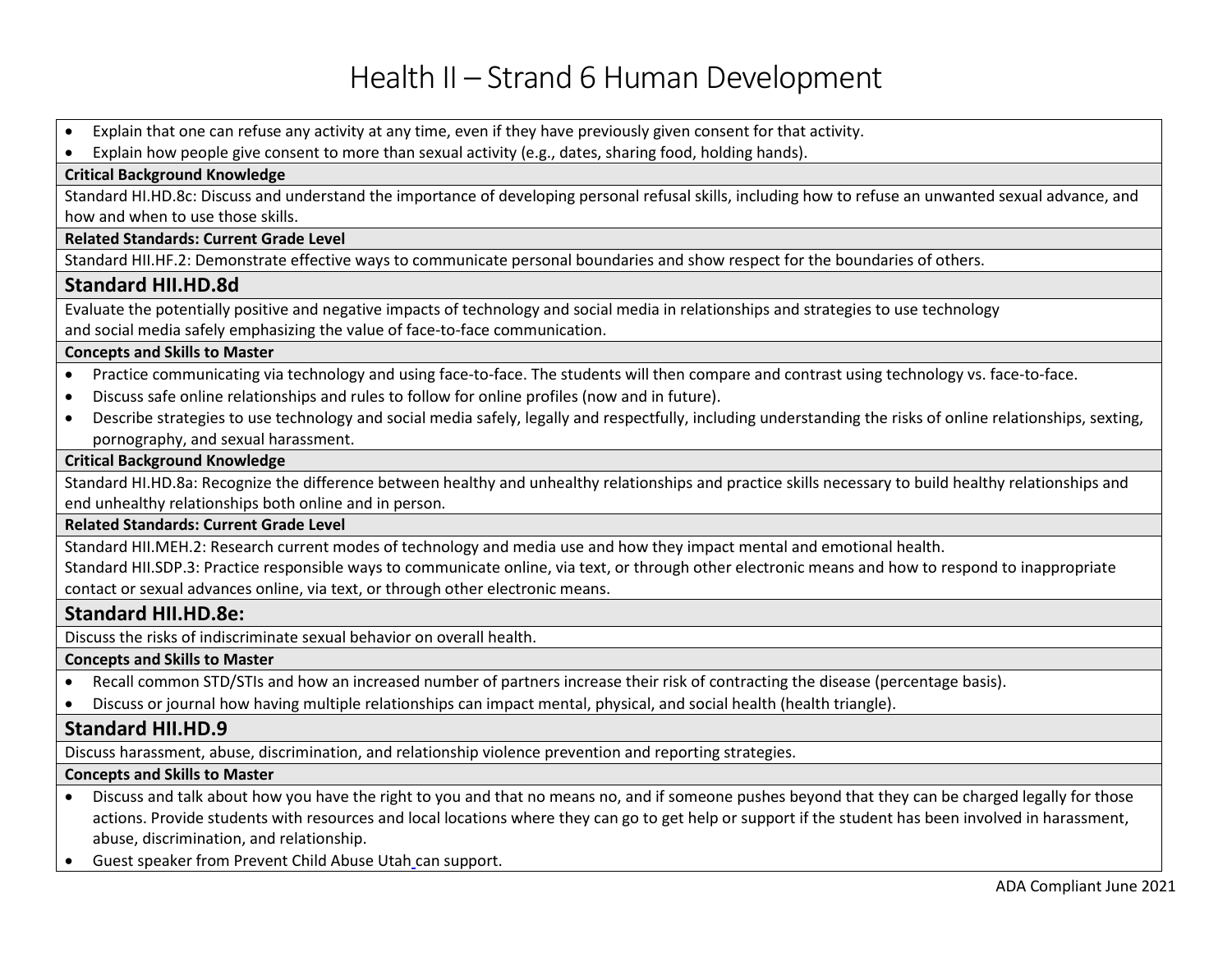- Discuss relationship violence including sexual violence (e.g., prevention strategies, seeking counseling, prevalence, bystander intervention strategies, reporting, seeking medical attention, other community resources).
- Recognize sexual harassment and sexual abuse behaviors and discuss methods of stopping, reporting, and seeking help.

#### **Critical Background Knowledge**

Standard HI.HD.9: Recognize harassment, abuse, discrimination, and relationship violence prevention and reporting strategies.

#### **Related Standards: Current Grade Level**

Standard HII.HF.2: Demonstrate effective ways to communicate personal boundaries and show respect for the boundaries of others.

Standard HII.HF.3: Apply decision-making strategies to a health-related choice and defend the decision. Discuss practicing self-control, such as delaying immediate gratification, resisting negative peer pressure, and avoiding risks of impulsive behavior.

Standard HII.HF.4: Develop resiliency skills.

Standard HII.HF.5: Model strategies to prevent, manage, or resolve interpersonal conflicts in healthy ways.

# Standard HII.HD.9a-f

## **Standard HII.HD.9a**

Recognize and minimize exposure to potentially dangerous situations.

#### **Concepts and Skills to Master**

- The students will think-pair-share potential risky situations and how to minimize risk. After making their lists they will share them with the class to create a comprehensive list.
- List situations that are dangerous and discuss the situations and solutions.

### **Standard HII.HD.9b**

Analyze factors, including alcohol and other substances, that can affect the ability to effectively refuse or consent to sexual activity or perceive the refusal of others.

#### **Concepts and Skills to Master**

- Teach the law associated to consent under the influence.
- Discuss affirmative consent in many contexts, including but not limited to sex.
- Research how substance use can affect the ability to consent, refuse, or perceive refusal of others.

#### **Critical Background Knowledge**

Standard HI.HD.9c: Examine how alcohol and other substances, friends, family, media, society, and culture influence decisions about engaging in sexual behaviors.

#### **Related Standards: Current Grade Level**

Standard HII.SAP.3: Discuss how substance use alters brain development and function and research the link between genetics and addiction.

Standard HII.SAP.4: Evaluate the physical, mental, emotional, social, legal, and financial impacts of the use or abuse of alcohol, tobacco, nicotine and other drugs on self, families, and communities.

### **Standard HII.HD.9c**

Discuss unhealthy behaviors and violence in dating and other personal relationships.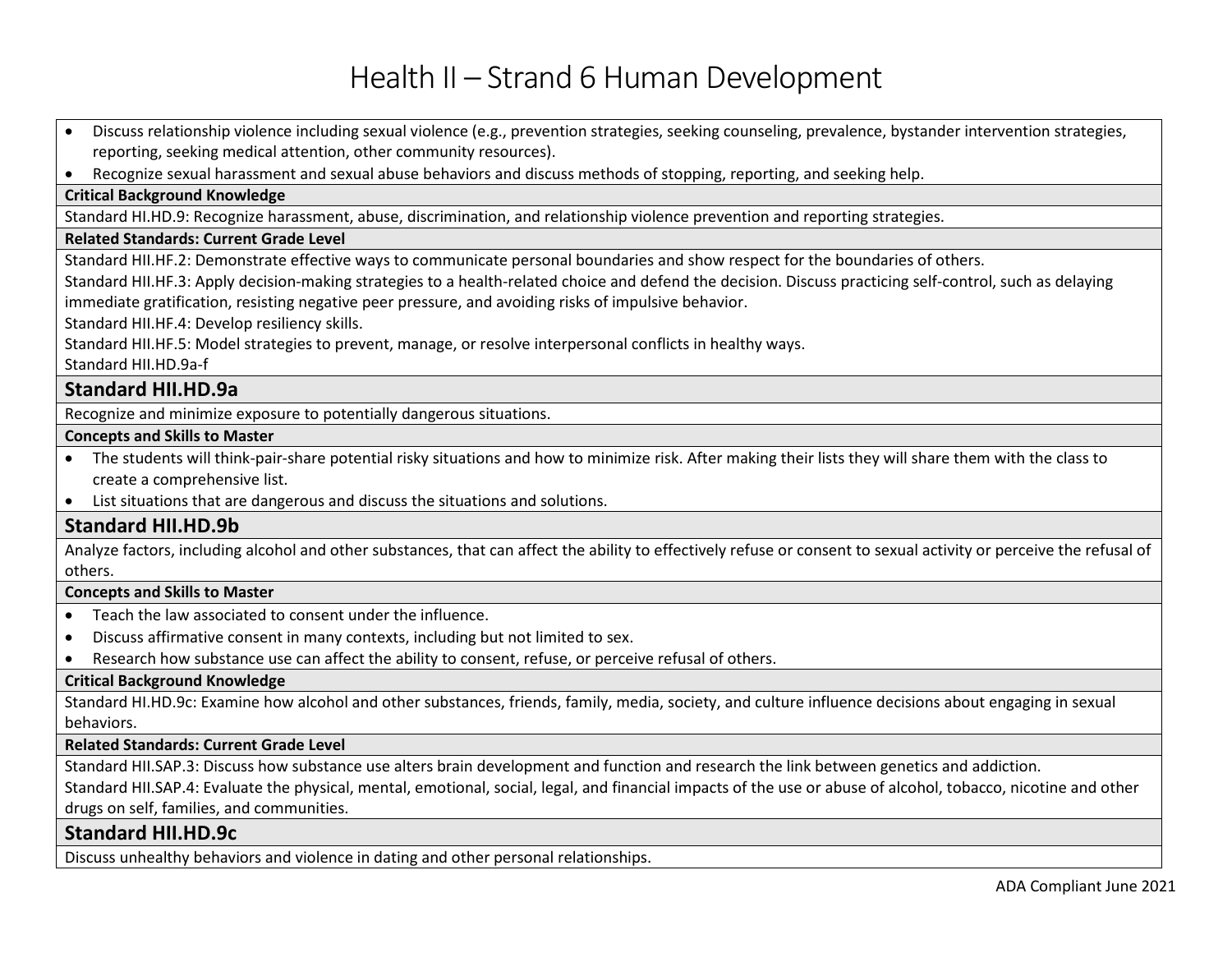| Discuss effective strategies to avoid or end an unhealthy relationship.                                                                                      |
|--------------------------------------------------------------------------------------------------------------------------------------------------------------|
|                                                                                                                                                              |
| <b>Standard HII.HD.9d</b>                                                                                                                                    |
| Explain why a person who has been raped or sexually assaulted is not at fault.                                                                               |
| <b>Concepts and Skills to Master</b>                                                                                                                         |
| Discuss why the victim is never at fault and why reporting the crime is important.                                                                           |
| <b>Critical Background Knowledge</b>                                                                                                                         |
| Standard HI.HD.9b: Explain why a person who has been raped or sexually assaulted is not at fault.                                                            |
| <b>Standard HII.HD.9e</b>                                                                                                                                    |
| Describe the potential legal and emotional impacts in a relationship when there are power differences such as age, status, or position.                      |
| <b>Concepts and Skills to Master</b>                                                                                                                         |
| Discuss how being in a position of power (age, status, or position) is a factor when it comes to interaction between teachers, students, or colleagues.      |
| Explain statutory rape.                                                                                                                                      |
| Define examples of power differences and how that power can be used to be abusive; doesn't have to just be sexual (can be emotional manipulation,            |
| etc.) and how that power can be used to draw someone in and control them.                                                                                    |
| <b>Critical Background Knowledge</b>                                                                                                                         |
| Standard HII.HD.9d: Explain the potential legal and emotional impacts in a relationship when there are power differences such as age, status, or position.   |
| <b>Standard HII.HD.9f</b>                                                                                                                                    |
| Investigate methods of reporting, seeking help, and stopping sexual harassment and sexual abuse.                                                             |
| <b>Concepts and Skills to Master</b>                                                                                                                         |
| List resources for reporting and seeking help (e.g., trusted adults, local resource centers, online options, apps, hotline).<br>$\bullet$                    |
| <b>Critical Background Knowledge</b>                                                                                                                         |
| Standard HI.HD.9a: Investigate methods of reporting, seeking help, and stopping sexual harassment and sexual abuse.                                          |
| <b>Academic Language</b>                                                                                                                                     |
| Abuse: Instruction in Health Education includes various forms of abuse including physical, mental/emotional, social, verbal, sexual, and neglect.            |
| Adolescent development: The transition period between childhood and adulthood. Children in this stage are going through physical, intellectual,              |
| personality, and social development. Adolescence begins at puberty.                                                                                          |
| Advocate: Person who pleads or speaks on another person's behalf. Includes supporting, helping, seeking help, and standing up for self and others.           |
| Affirmative Consent: Consent that is voluntary, affirmative, conscious, agreement to engage in an activity, that it can be revoked at any time, that a       |
| previous relationship does not constitute consent, and that coercion or threat of force can also not be used to establish consent. This may or not be sexual |
| in nature, affirmative consent can be for all any social interactions.                                                                                       |
| Body Image: An individual's perception of their physical self.                                                                                               |
| Conception: The process of becoming pregnant involving fertilization or implantation or both.                                                                |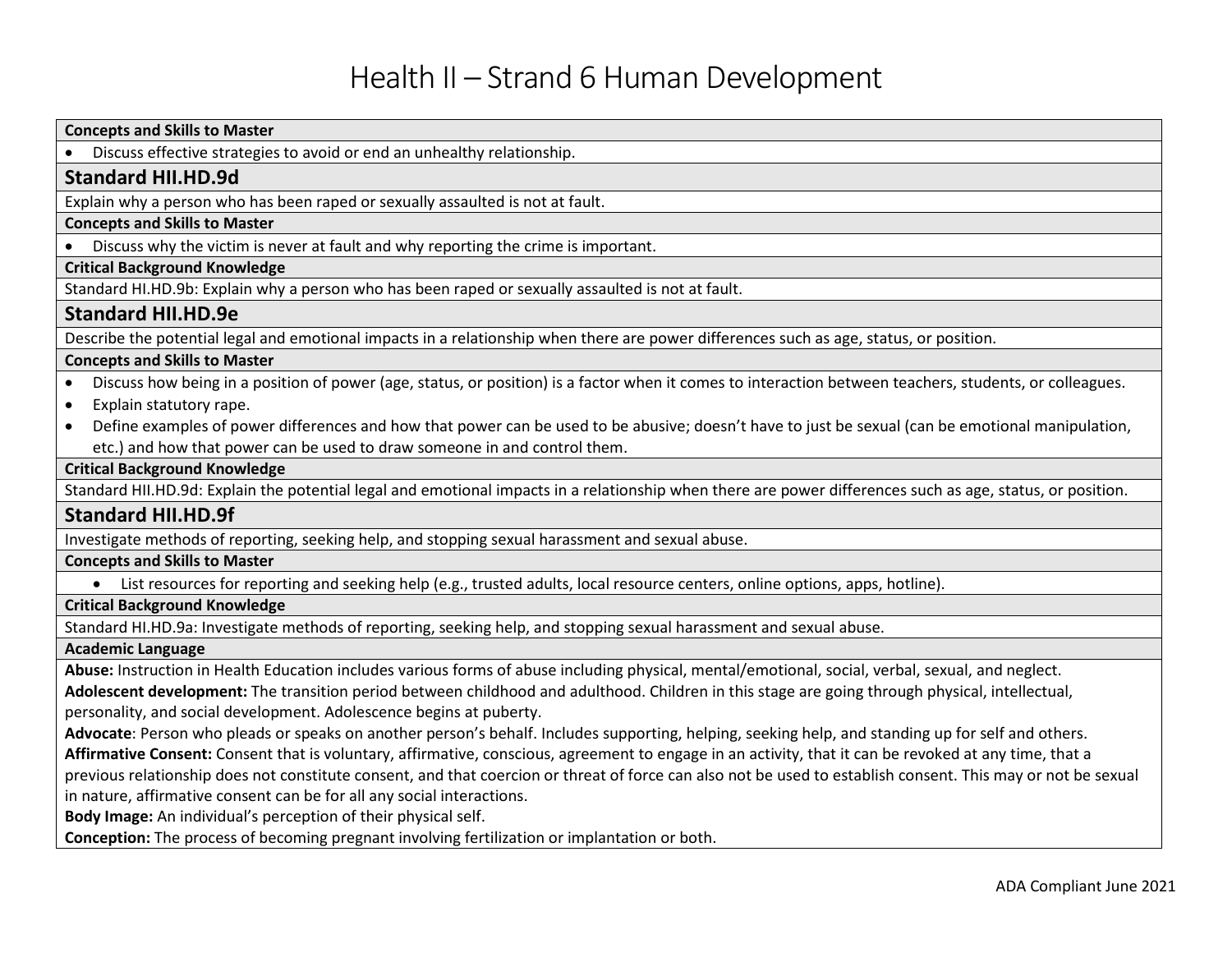**Condoms**: A thin sheath worn on a man's penis or inserted into a woman's vagina prior to sexual intercourse as a contraceptive or as protection against infection. Contraception: Methods to prevent pregnancy.

**Culture:** Social behavior, attitudes, customs, beliefs, and norms found in human societies.

Fidelity: Faithfulness to a person, cause, or belief, demonstrated by continuing loyalty and support; sexual faithfulness to a spouse or partner.

**Frontal Lobe:** The front portion of the brain concerned with behavior, learning, personality, decision making, and voluntary movement. This portion of the brain is not fully developed until early adulthood. Use of substances can impact the growth and development of the frontal lobe.

**Harassment:** As defined in Utah Code 76-5-106, intent to frighten or harass another, communicates a written or recorded threat to commit any violent felony.

**HIV/AIDS**: Acquired Immunodeficiency Syndrome (AIDS) is a chronic, potentially life-threatening condition caused by the human immunodeficiency virus (HIV). By damaging the immune system, HIV interferes with the body's ability to fight the organisms that cause disease. HIV/AIDS can be transmitted by the sharing of blood, semen, vaginal secretions, and breast milk.

**Indiscriminate**: Behavior done without careful judgement, thought, or planning which can result in harm.

**Media:** Includes all print, online, social, radio and television media sources.

**Modes of Transmission:** The way a pathogen gets from one object or animal to another; includes direct contact, indirect contact, and airborne transmission. **Newborn Safe Haven Law:** Utah code 62A-4a-802: A parent or a parent's designee may safely relinquish a newborn child at a hospital in accordance with the provisions of this part and retain complete anonymity, so long as the child has not been subject to abuse or neglect. Safe relinquishment of a newborn child who has not otherwise been subject to abuse or neglect shall not, in and of itself, constitute neglect as defined in Section 78A6-105, and the child shall not be considered a neglected child, as defined in Section 78A-6-105, so long as the relinquishment is carried out in substantial compliance with the provisions of this part.

**Rape:** As defined in Utah code 76-5-402, a person commits rape when the actor has sexual intercourse with another person without the victim's consent. This section applies whether or not the actor is married to the victim.

**Relationship Violence:** Includes physical, emotional, verbal and sexual violence in acquaintance, dating, family, or spouse **Refusal Skills**: Utah code 53G-10-402 states: Refusal skills means instruction:

- i. In a student's ability to clearly and expressly refuse sexual advances by a minor or adult;
- **ii.** In a student's obligation to stop the student's sexual advances if refused by another individual;
- **iii.** Informing a student of the student's right to report and seek counseling for unwanted sexual advances;
- **iv.** In sexual harassment
- **v.** Informing a student that a student may not consent to criminally prohibited activities or activities for which the student is legally prohibited from giving consent, including the electronic transmission of sexually explicit images by an individual of the individual or another.

**Sexual Abstinence**: No sexual contact (e.g., oral, anal, or vaginal sex, intimate genital contact, and sexual touching).

**Sexual Harassment**: Harassment in a workplace, or other professional or social situation, involving the making of unwanted sexual advances or obscene remarks.

**Sexual Violence:** A sexual act committed against someone without that person's freely given consent.

**STD/STI**: Sexually transmitted diseases or sexually transmitted infections are infectious diseases that spread from person to person during sexual contact. Examples include: chlamydia, gonorrhea, syphilis, human papillomavirus (HPV), and HIV infection.